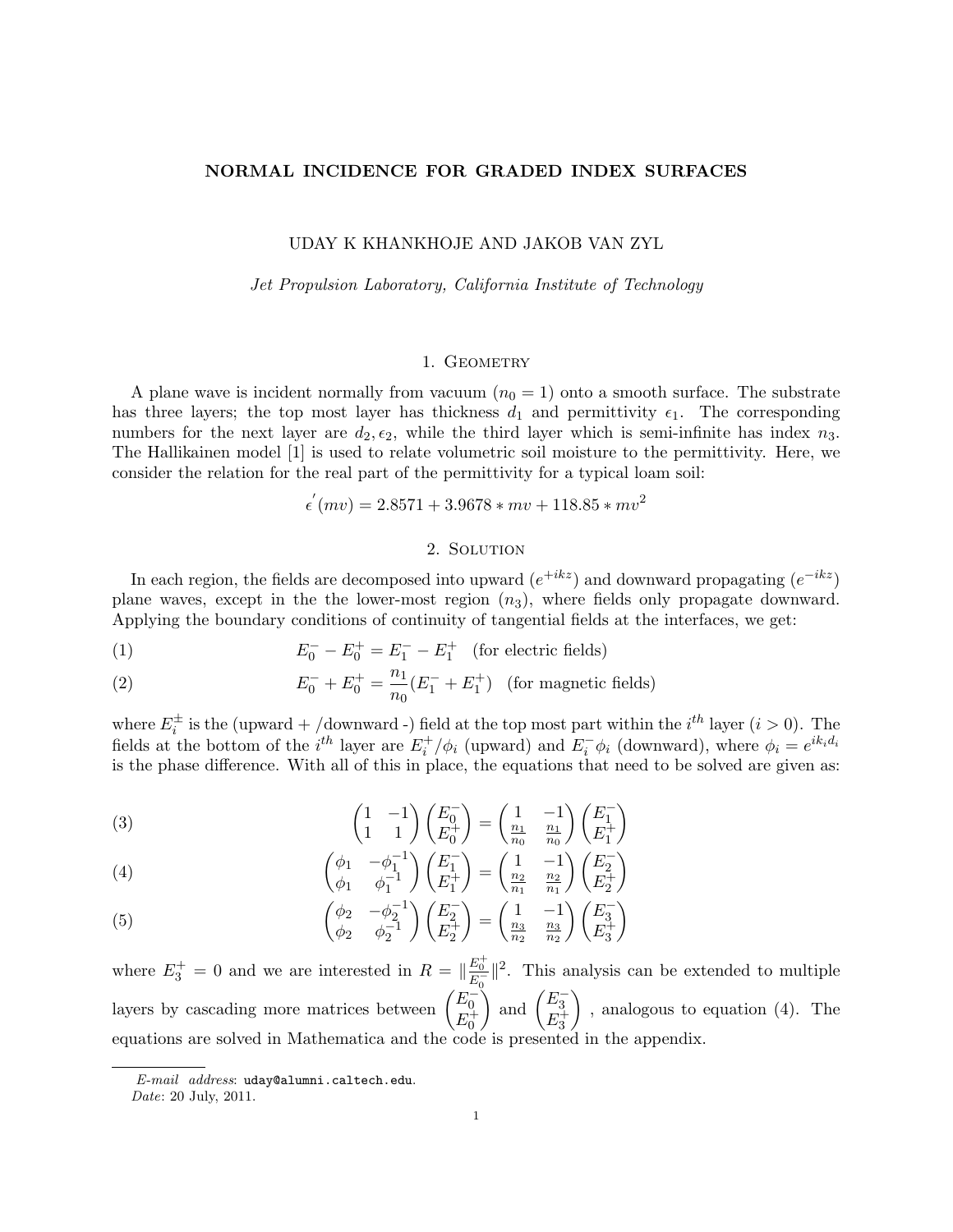#### 3. Validation

To validate the code, a few special cases are calculated. Firstly, the Fresnel coefficient is correctly retrieved from the three layer case by setting  $n_1 = n_2 = n_3$ ,  $d_1 = d_2 = 0$ , which gives  $R =$ Abs  $\left[\frac{n_3-1}{n_3+1}\right]^2$ . Next, the thin film problem is recreated by setting  $n_1 = n_2$ ,  $d_1 = d_2 = d/2$  and  $n_0 = n_3$ , which gives the well known interference pattern seen as plotted in Figure (1). The analytical expression for the reflectivity in this case is calculated by summing an infinite series, and it is given by  $R = (r \frac{1-\phi}{1-r^2})$  $\frac{1-\phi}{1-r^2\phi}$ )<sup>2</sup>, where  $r = \frac{n_1-n_0}{n_1+n_0}$  $\frac{n_1 - n_0}{n_1 + n_0}$ ,  $\phi = e^{i2dk_0 n_1}$ . Here,  $R_{\text{max}} = (\frac{2r}{1 + r^2})^2$  and  $R_{\text{min}} = 0$ , which in the case plotted in Figure (1) is  $R_{\text{max}} = 0.85$  and  $R_{\text{min}} = 0$  for  $n_0 = n_3 = 1, n_1 = n_2 = 5$ .



FIGURE 1. Reflectivity as a function of thin film thickness at  $\lambda = 0.24$ m and  $n_0 =$  $n_3 = 1, n_1 = n_2 = 5.$ 

## 4. Results

4.1. Three layers. We consider four cases and plot the reflectivity as a function of wavelength<sup>1</sup> in Figure (2). Table (1) summarizes the four cases and the value of R at  $\lambda = 24$  cm. Note that in all cases,  $d_1 = d_2 = 2.5$  cm.

From the figure it is evident that around  $\lambda = 33$  cm, the reflectivity difference between case #1 and #2 becomes largest. This is equivalent to the case where  $\lambda = 24$  cm and  $d_1 = d_2 = 2.5*24/33$ 1.82 cm. Table (2) summarizes the reflectivities with this new layer thickness.

4.2. Eleven layers. The same procedure is carried forward with a larger number of layers. The calculation is done via the transfer matrix approach and the relevant code is presented in the appendix. In particular, ten layers with the same thickness are simulated with a linearly varying moisture content. Figure (4) shows the reflectivity as a function of wavelength. From the graphs it is clear that even the choice of the constant profile for comparison is critical.

### Acknowledgement

This research was carried out at the Jet Propulsion Laboratory, California Institute of Technology, under a contract with the National Aeronautics and Space Administration.

<sup>&</sup>lt;sup>1</sup>In practice, the layer thickness is the actual quantity that is varying, since the permittivity is a function of wavelength. dB value in tables is calculated as 10  $Log_{10}(1/R)$ .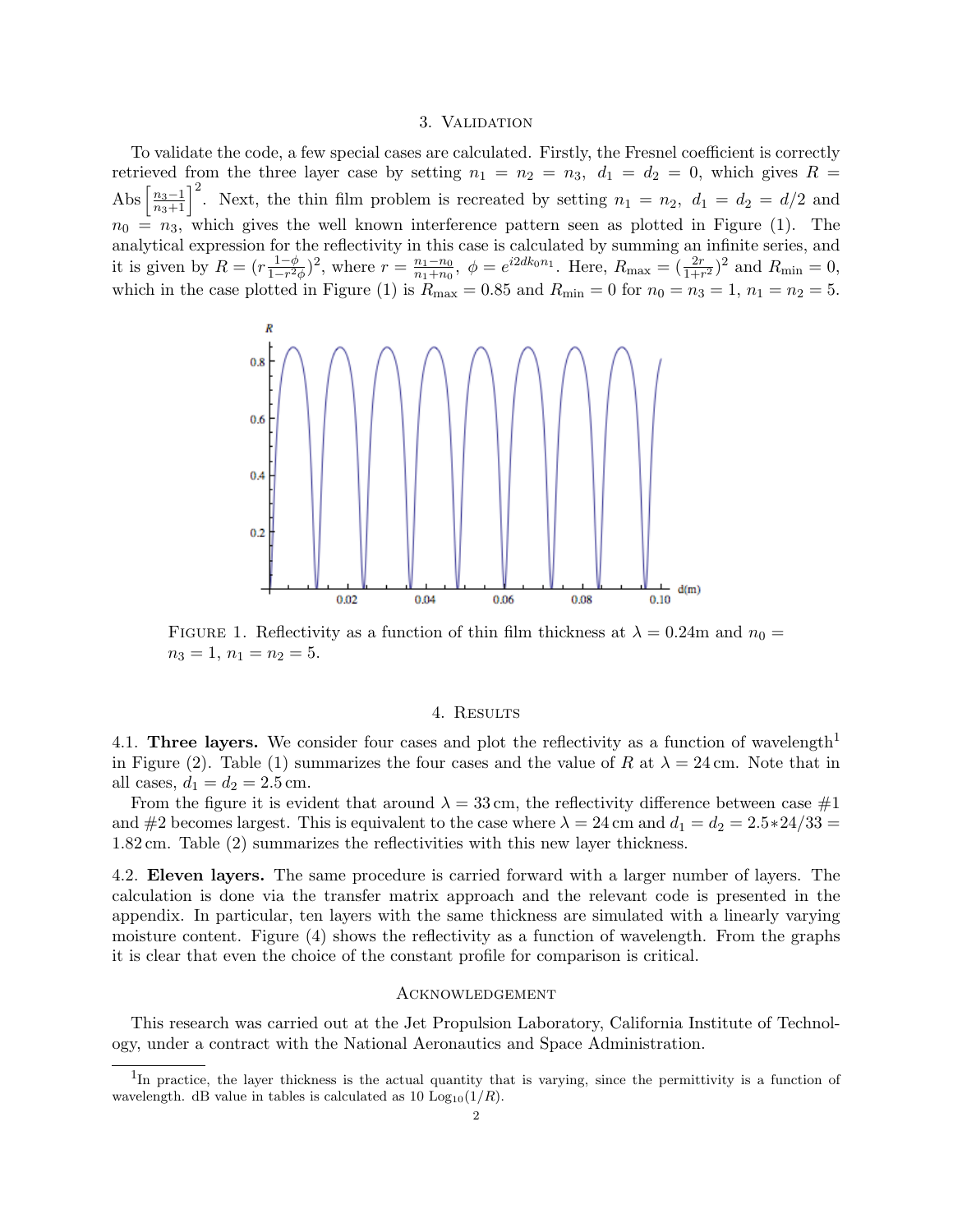| Layer             | #1      | #2      | #3       | #4      |
|-------------------|---------|---------|----------|---------|
| 1                 | 30%     | 25%     | $5\%$    | $6\%$   |
| $\overline{2}$    | 20%     | 25%     | $7\%$    | $6\%$   |
| 3                 | 10%     | 10\%    | $10\%$   | 10%     |
| R (sandy $\%$     | 41.34   | 44.85   | 8.17     | 10.26   |
| $\gamma$ dB       | $-3.84$ | $-3.48$ | $-10.88$ | $-9.89$ |
| $R$ (loam)%       | 41.32   | 44.83   | 8.17     | 10.26   |
| dВ                | $-3.84$ | $-3.48$ | $-10.88$ | $-9.88$ |
| R (sandy $%$      | 41.30   | 44.8    | 8.16     | 10.24   |
| silt) dB          | $-3.84$ | $-3.48$ | $-10.88$ | $-9.90$ |
| R (silt $%$       | 41.27   | 44.74   | 8.15     | 10.22   |
| $\gamma$ loam) dB | $-3.84$ | $-3.49$ | $-10.89$ | $-9.91$ |
| R (silty $%$      | 41.22   | 44.66   | 8.12     | 10.18   |
| clay) dB          | $-3.85$ | $-3.5$  | $-10.9$  | $-9.92$ |

TABLE 1. Reflectivities for a three layer substrate with given volumetric soil moisture values.  $d_1 = d_2 = 2.5$  cm,  $\lambda = 24$  cm. The soil types are from [1].

| ase: |       |         |        |        |
|------|-------|---------|--------|--------|
| R()  | 32.55 | 12.78   | 6.35   | 6.50   |
|      | -4.87 | $-8.93$ | -11.97 | -11.87 |

TABLE 2. Reflectivities for loam soil when  $d_1 = d_2 = 1.82$  cm,  $\lambda = 24$  cm

# **REFERENCES**

1. M. T. Hallikainen, F. T. Ulaby, M. C. Dobson, M. A. El-Rayes, and L. Wu, Microwave Dielectric Behavior of Wet Soil Part I: Empirical Models and Experimental Observations, IEEE Transactions on Geoscience and Remote Sensing, vol. 23, pp. 2534, 1985.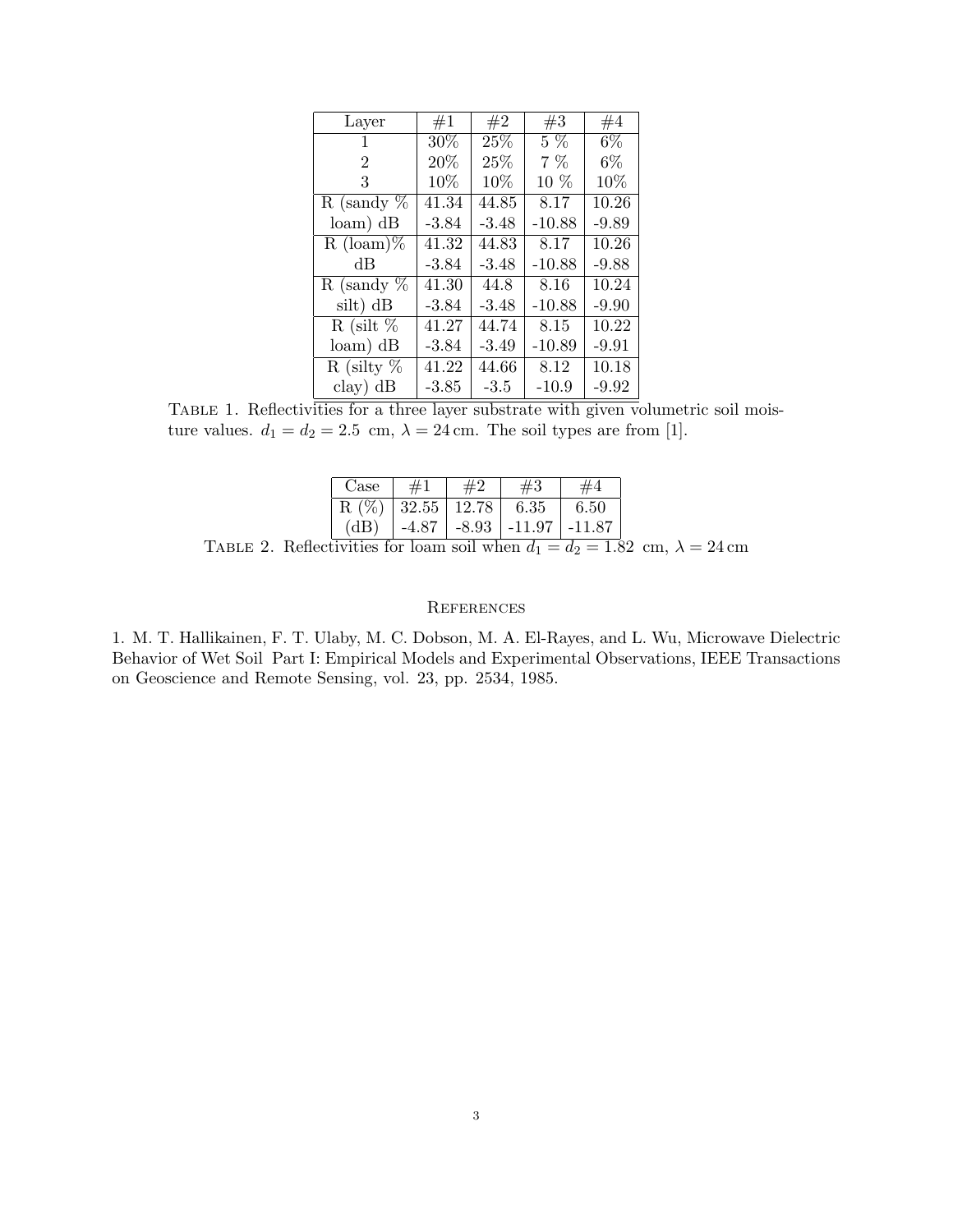#### **APPENDIX**

```
Mathematica code:
Clear["Global'*"]
n0 = 1;(*Defines the phase function*)
ph[n_, d_, lambda_] := E^(2 \setminus [Pi]*I*n*d/lambda);(*Matrices coming from imposing boundary conditions*)
Npq[np_, nq_ := {{1, -1}, {np/nq, np/nq}};
P0 = \{\{1, -1\}, \{1, 1\}\};Pn[ph_, n<sub>-</sub>, d<sub>-</sub>, lambda<sub>-</sub>] := {{ph[n, d, lambda], -1/ph[n, d, lambda]},
{ph[n, d, lambda], 1/ph[n, d, lambda]}};(*Final matrix translating fields in n3 to fields in n0*)
S[n1_, d1<sub>-</sub>, n2<sub>-</sub>, d2<sub>-</sub>, n3<sub>-</sub>, lambda<sub>-</sub>] :=
  Inverse[P0].Npq[n1, n0].Inverse[Pn[ph, n1, d1, lambda]].
  Npq[n2, n1].Inverse[Pn[ph, n2, d2, lambda]].Npq[n3, n2];
(*Reflection coefficient*)
R[n1_, d1_, n2_, d2_, n3_, lambda_] :=
  Simplify[Abs[ S[n1, d1, n2, d2, n3, lambda][[2, 1]]/
      S[n1, d1, n2, d2, n3, lambda][[1, 1]]]^2];
(*Verification of Fresnel coefficients for single interface*)
R[n1,0, n1, 0, n3, k]
Abs \left[\frac{-1+n3}{1+n3}\right]^2(*Insert Hallikainen's model for soil moisture to dielectric constant \
relation, here for loam soils*)
mvton[mv_] := Sqrt[2.8571 + 3.9678*mv + 118.85*mv^2]Plot[{R[mvton[.3], 0.025, mvton[.2], 0.025, mvton[0.1], k],
  R[mvton[.25], 0.025, mvton[.25], 0.025, mvton[0.1], k],
 R[mvton[.05], 0.025, mvton[.07], 0.025, mvton[0.1], k],
 R[mvton[.06], 0.025, mvton[.06], 0.025, mvton[0.1], k]}, {k, 0.1,
  0.8}, AxesLabel -> {"\[Lambda](m)", R}, AxesOrigin -> {0.09, 0.0},
 PlotStyle -> {Orange, {Orange, Dashed}, Blue, {Blue, Dashed}}]
 (*Calculation for more layers.*)
S10[dtot_{}, lambda<sub>, ar</sub>] :=
  Inverse[PO].Npq[ar[[1]], 1].Inverse[Ph, ar[[1]], dot(10, lambda)].Npq[ar[[2]], ar[[1]]].Inverse[Pn[ph, ar[[2]], dtot/10, lambda]].
  Npq[ar[[3]], ar[[2]]].Inverse[Pn[ph, ar[[3]], dtot/10, lambda]].
 Npq[ar[[4]], ar[[3]]].Inverse[Pn[ph, ar[[4]], dtot/10, lambda]].
 Npq[ar[[5]], ar[[4]]].Inverse[Ph[ph, ar[[5]], dot/10, lambda]].Npq[ar[[6]], ar[[5]]].Inverse[Pn[ph, ar[[6]], dtot/10, lambda]].
  Npq[ar[[7]], ar[[6]]].Inverse[Pn[ph, ar[[7]], dtot/10, lambda]].
  Npq[ar[[8]], ar[[7]]].Inverse[Pn[ph, ar[[8]], dtot/10, lambda]].
```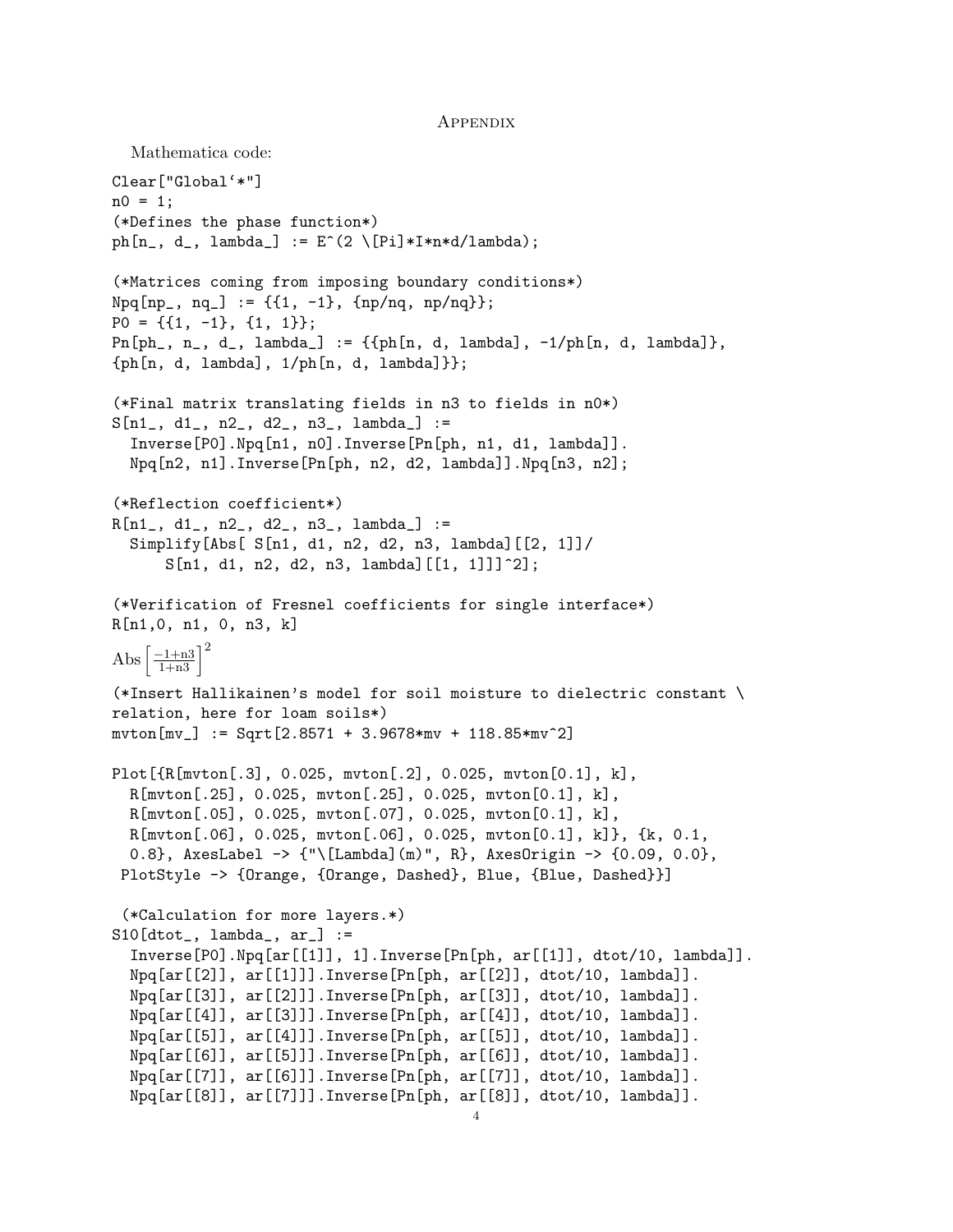```
Npq[ar[[9]], ar[[8]]].Inverse[Pn[ph, ar[[9]], dtot/10, lambda]].
  Npq[ar[[10]], ar[[9]]].Inverse[Pn[ph, ar[[10]], dtot/10, lambda]].
  Npq[ar[[11]], ar[[10]]]
(*Reflection coefficient*)
R10[dtot_, lambda_, ar_] :=
 Simplify[Abs[
    S10[dtot, lambda, ar][[2, 1]]/S10[dtot, lambda, ar][[1, 1]]]^2]
dtot = 0.05; ar = Table[mvton[i], {i, .30, 0.10, -0.02}]; ar2 =
 Table[mvton[i], {i, .05, 0.10, 0.005}]
Plot[{10 Log[10, R10[dtot, k, ar]],
  10 Log[10,R[mvton[.30], dtot/2, mvton[.30], dtot/2, mvton[0.1], k]],
  10 Log[10,R[mvton[.20], dtot/2, mvton[.20], dtot/2, mvton[0.1], k]]},
  {k, 0.1, .7}, AxesLabel -> {\lceil {\cdot} \cdot {\lceil {\cdot} \rceil}} (m)", R (Log)},
 AxesOrigin -> {0.09, -2}, PlotStyle -> {Orange, Blue, Red}]
```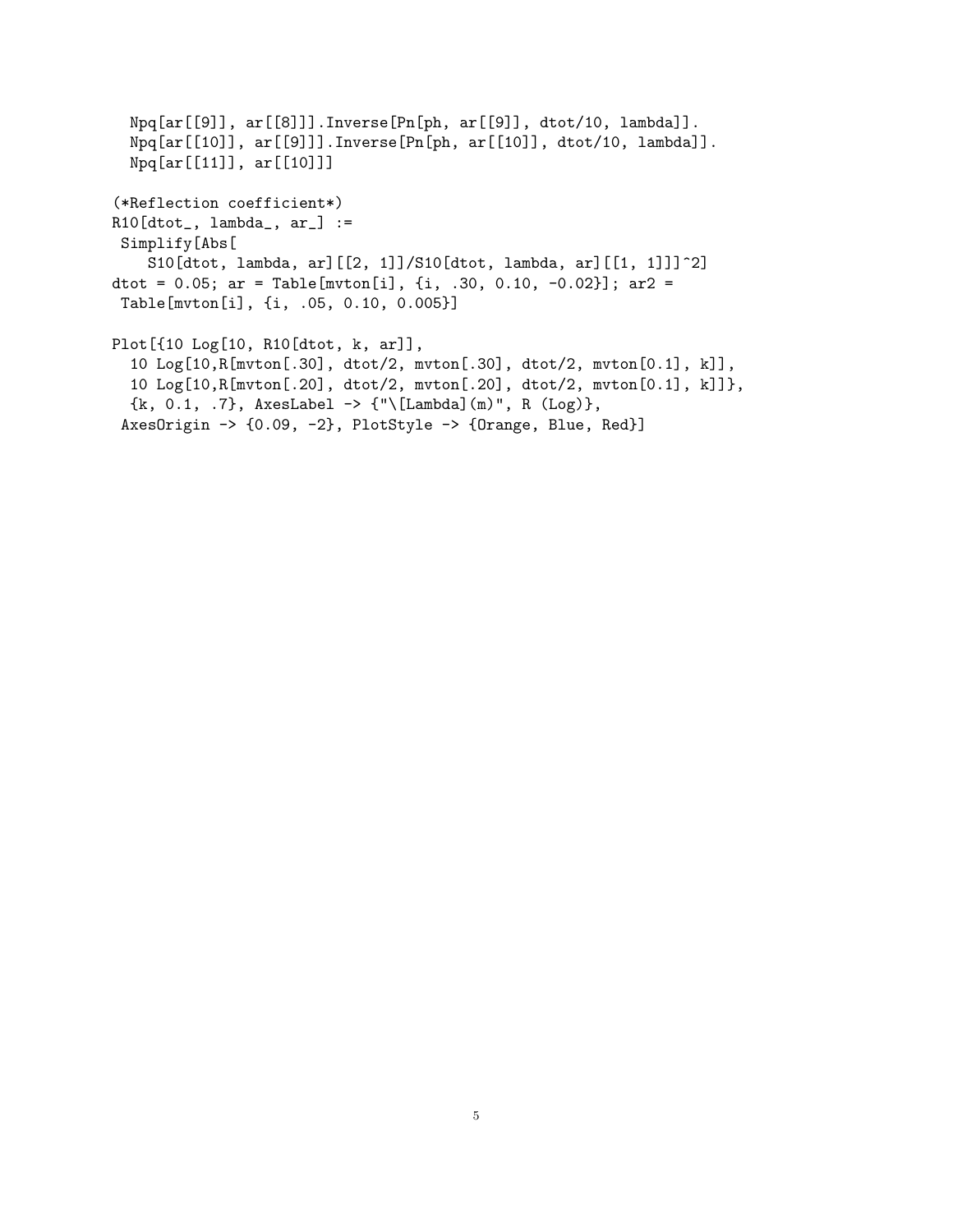

FIGURE 2. Reflectivity as a function of wavelength for  $d = 5$ cm. Orange corresponds to case  $\#1(30-20-10)$ , dashed-orange corresponds to case  $\#2(25-25-10)$ , blue corresponds to case  $#3(5-7-10)$ , and dashed-blue corresponds to case  $#4(6-6-10)$ .



Figure 3. Same as Figure (2) in dB scale.